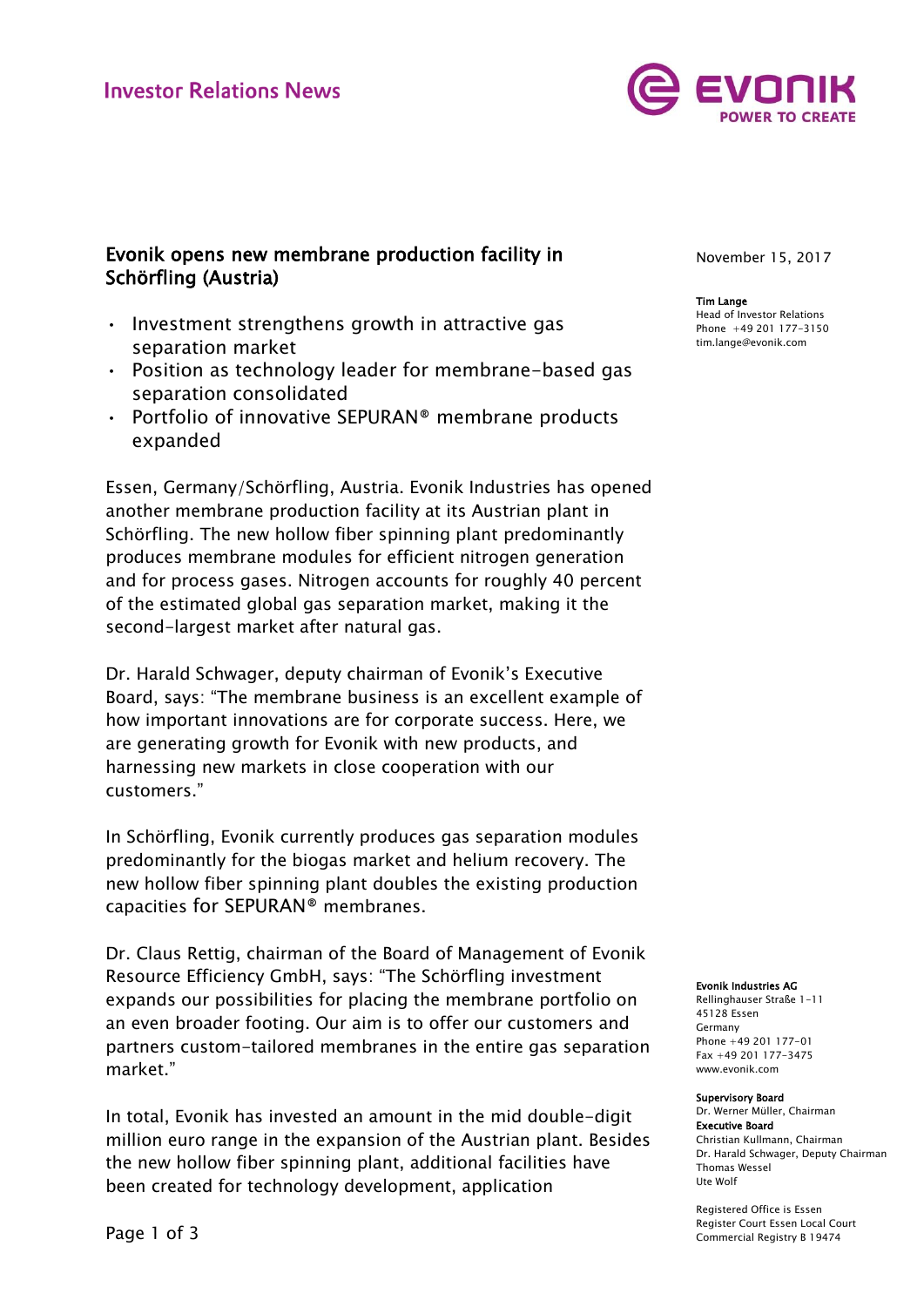

technology, membrane testing and quality assurance. Over 30 new jobs have been created in production and administration.

The company's plant in Lenzing near the Schörfling site manufactures the source material polyimide, a high-performance polymer, which is spun and then further processed in Schörfling. The infrastructure in Lenzing is being correspondingly upgraded as part of site expansion.

SEPURAN® membranes are used for the highly efficient separation of gases such as methane, nitrogen, or hydrogen from gas mixtures. The innovative hollow fiber membranes made from high-performance plastic are at the heart of the separation process. They are highly resistant to high temperature and pressure, and can be adjusted to customer requirements. The advantages in using Evonik's membrane technology for gas separation are down to the more precise separation of the gases and the greater productivity this offers.

The SEPURAN® product family of Evonik's Resource Efficiency Segment includes membranes for biogas processing, on-site nitrogen generation as well as for helium and hydrogen recovery. Within this Segment, the High Performance Polymers Business Line has been developing and producing high-performance plastics for more than 50 years that allow for resource-efficient innovations in a wide range of industries.

In 2011, SEPURAN® Green membranes were successfully launched on the market for biogas treatment, and have been installed in over 100 biogas treatment plants all over the world.

Since then, the membrane technology has been continuously developed. Meanwhile, the SEPURAN® Noble membrane for helium and hydrogen recovery has been added to the product range. Evonik expects the helium and hydrogen market to grow in the low double-digit percentage range in the next few years. In 2016, the specialty chemicals company and the technology group The Linde Group stepped up their collaboration in the gas separation market using membranes. The partnership has already resulted in a reference plant for helium recovery in Mankota